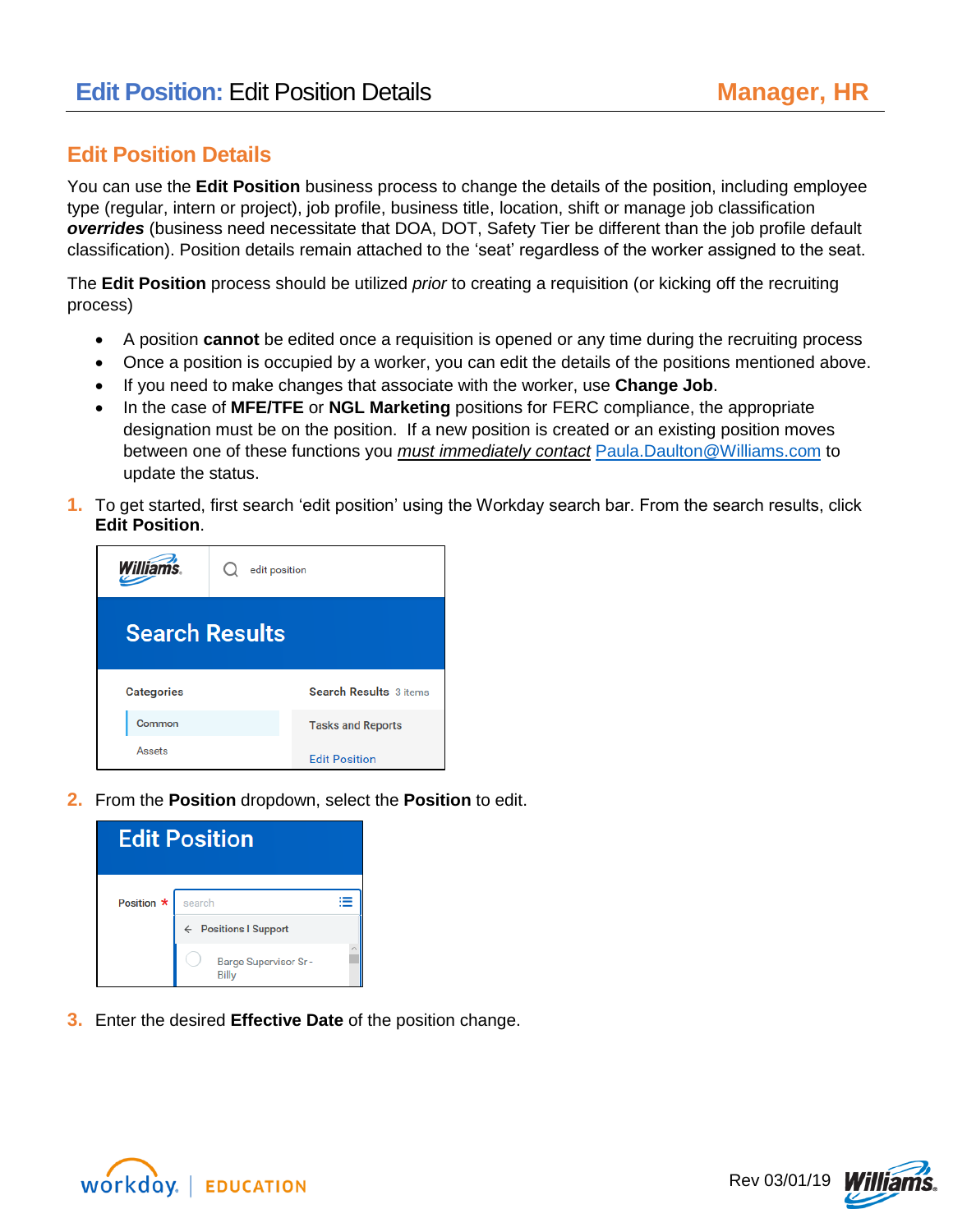

**4.** Under **Reason**, select **Edit Position**, then either **Change Position Details** or **DOA Override**. A selection of **DOA Override** will trigger additional approvals.



## **Edit Position Details**

- **5.** Under **Job Details**, you can make changes to a variety of position details, such as:
	- **Employee Type** (Intern, Project, Regular)
	- **Job Profile**
	- **Job/Business Title**
	- **Time Type**  use this to revise full/part time status.

| <b>Job Details</b>            |                                                                           |
|-------------------------------|---------------------------------------------------------------------------|
| <b>Employee Type</b>          | $\times$ Regular<br>$\sim$<br>$^\star$<br>$\overline{\phantom{a}}$<br>$-$ |
| Job Profile                   | $\sim$<br>$\times$ 20763 - Barge<br>$\ast$<br>$-$<br>$-$<br>Supervisor Sr |
| <b>Job Title</b>              | <b>Barge Supervisor Sr</b>                                                |
| <b>Business Title</b>         | <b>Barge Supervisor Sr</b>                                                |
| <b>Time Type</b>              | $\sim$<br>$\times$ Full time<br>$^\star$<br>$-$<br>1.5000                 |
| Location                      | $\sim$<br>$\times$ Offshore<br>$\star$<br>$-$<br><b>COMPANY</b>           |
| Pay Rate Type                 | $\cdots$<br>$\times$ Salary<br>$-$<br>$=$                                 |
| <b>Scheduled Weekly Hours</b> | 40                                                                        |



**Note**: There are additional steps that must be taken to change someone from full- to part-time status and vice versa. Perform a **Change Job** to change **Scheduled Weekly Hours** and adjust the compensation. Next, the leader should edit the work schedule through the **Assign Work Schedule** process.

## **Edit Job Classification**

**6.** Expand the **Additional Information** section, then scroll to **Job Classification**.

 $\rightarrow$  Additional Information